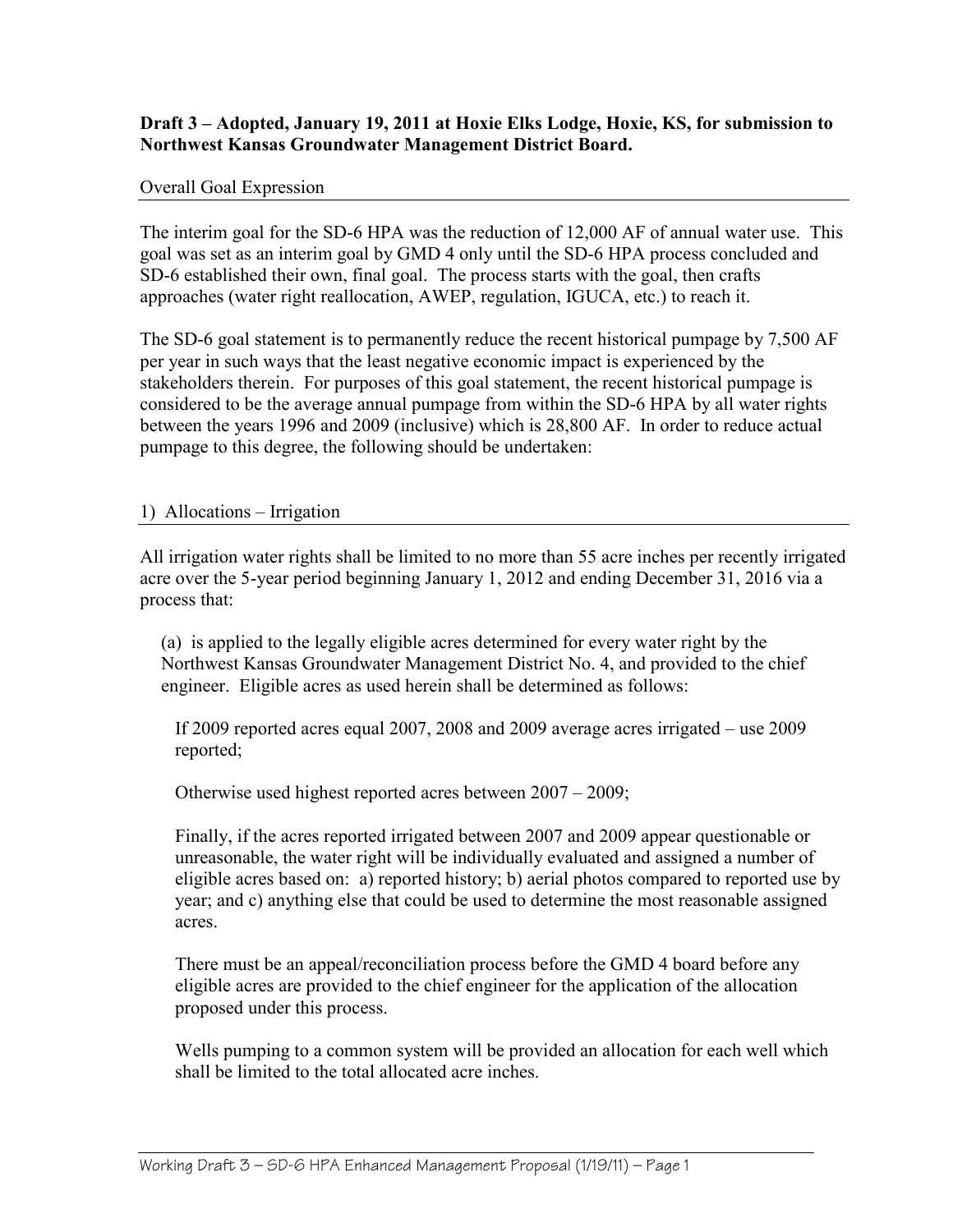For additional producer flexibility, water rights under the same ownership may at the discretion of the owner be combined into a single allocation account with flexibility of pumping the multiple wells within the account as directed by the owner, provided the total account allocation is not exceeded.

(b) Does not result in any water right receiving more than the currently authorized quantity for that right times 5;

(c) Does not exceed any current 5-year allocation limit of any water right within a KAR 5- 5-11 status; and

(d) Does not allow any water right to pump more than the authorized annual quantity in any single year.

In all cases the allocation shall be assigned to the point of diversion and shall apply to all water rights involving that point of diversion.

Moreover, in all cases the original water right shall be retained.

# 2) Allocations – Non-irrigation

Livestock uses will be limited to 12 gallons per head per day based on the maximum head supportable by the feedlot permit in effect on December 31, 2010. Each water right shall have the option of having this limited quantity as an annual limit or converted to a 5-year water right. The original water right will be retained.

Recreation water rights will be limited to 90% of the December 31, 2010 annual authorized water right quantity. Each water right shall have the option of having this limited quantity as an annual limit or converted to a 5-year water right. The original water right will be retained.

Expected Water Use Reductions: 5,700 AF per year averaged over the first 5-year allocation period.

# 3) Set-Aside / Retirement Programs

Water right owners will be informed of, and encouraged to participate in any voluntary local, state and federal programs offered to reduce water use or convert irrigated acres to lesser water-intensive purposes.

Expected Water Use Reductions: Average of 1,850 AF per year (2012 – 2016) itemized by program, by year, as follows:

|                                    | $\bigcap$ 1 $\bigcap$<br>2012 | 2013 | 2014 | 2015 | 2016 |
|------------------------------------|-------------------------------|------|------|------|------|
| <b>FY10</b><br>WEP<br>$\mathbf{A}$ | 700                           | 700  | 700  | 700  | 700  |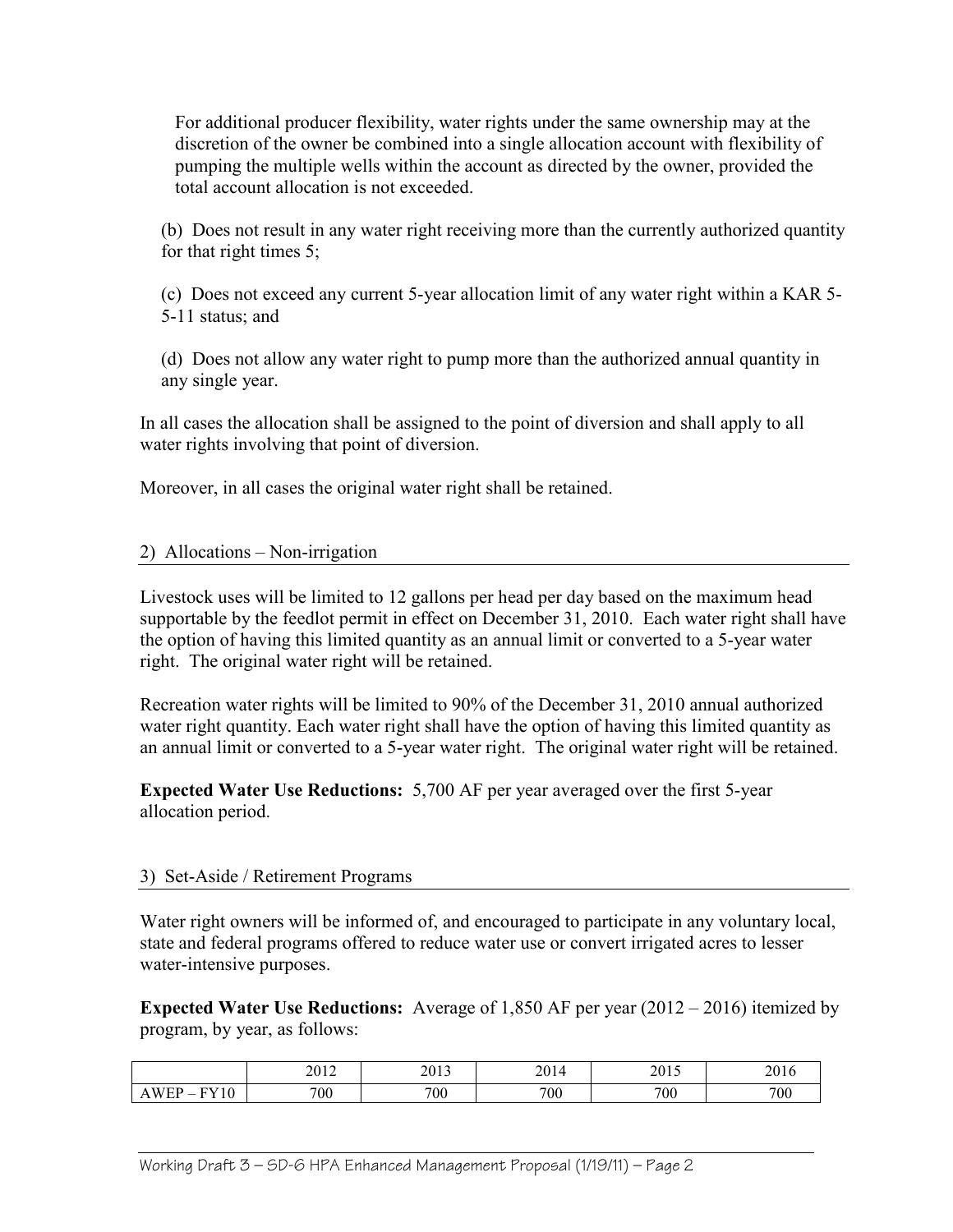| $AWEP - FY11$ |       | 700   | 700   | 700   | 700   |
|---------------|-------|-------|-------|-------|-------|
| $AWEP - FY12$ |       |       | 500   | 500   | 500   |
| <b>WTAP</b>   | 300   | 300   | 300   | 300   | 300   |
| Other         |       |       |       |       |       |
| TOTAL         | ,000, | .,700 | 2,200 | 2,200 | 2,200 |

These numbers are forward looking and are entirely contingent on the funding levels of each program. A NRCS AWEP program was approved for available funding over years 2011, 2012 and 2013 to set aside irrigated acres for 6 years. 2011 funding of \$2.42 million was used to set aside the irrigated acres on which 697 AF of average historical use had been applied for the years 2011-2016. The above schedule of numbers assumes a similar AWEP funding level for years 2012 and 2013. In 2012 an additional 700 AF would be saved from being used on SD-6 irrigated acres for the years 2012 – 2017. Finally, 2013 funding would set aside an additional 500 AF for the years 2013 – 2018.

WTAP (Water Transition Assistance Program) is a pilot Kansas water rights retirement program operating behind AWEP to permanently retire as many of the water rights as possible associated with the AWEP set-aside acres. In 2011, 90 AF of historically used water in SD-6 HPA had been permanently retired via the AWEP/WTAP collaboration. The goal is to add 300 AF each year. These schedule numbers assume that the pilot WTAP will be authorized as a permanent state program by the 2011 or 2012 Legislature, and that it will be funded at the current legislatively authorized level - \$1.5 million per year.

The voluntary incentive programs to set-aside and or retire irrigated acres and/or water rights will average 1,800 AF per year from 2012 through 2016.

The regulatory allocation plus the voluntary incentive programs are expected to achieve the stated goal of 7,500 AF per year of water use reduction for each year of the initial 5-year period.

## 4) Violations

The IGUCA order shall serve as initial notice to all water right owners within HPA SD-6 on its effective date. Any violations of the authorized quantities shall be addressed as follows:

(1) Violations of any total allocation quantity of less than 4 AF within any allocation period shall result in a \$1,000.00 fine for every day the allocation was exceeded. This penalty shall apply to all combined allocation accounts, limited allocation accounts or any other connected accounts.

(2) Violations of any total allocation quantity of 4 AF or more within any allocation period shall result in an automatic two year suspension of the water right. This penalty shall apply to all combined allocation accounts, limited allocation accounts or any other connected accounts.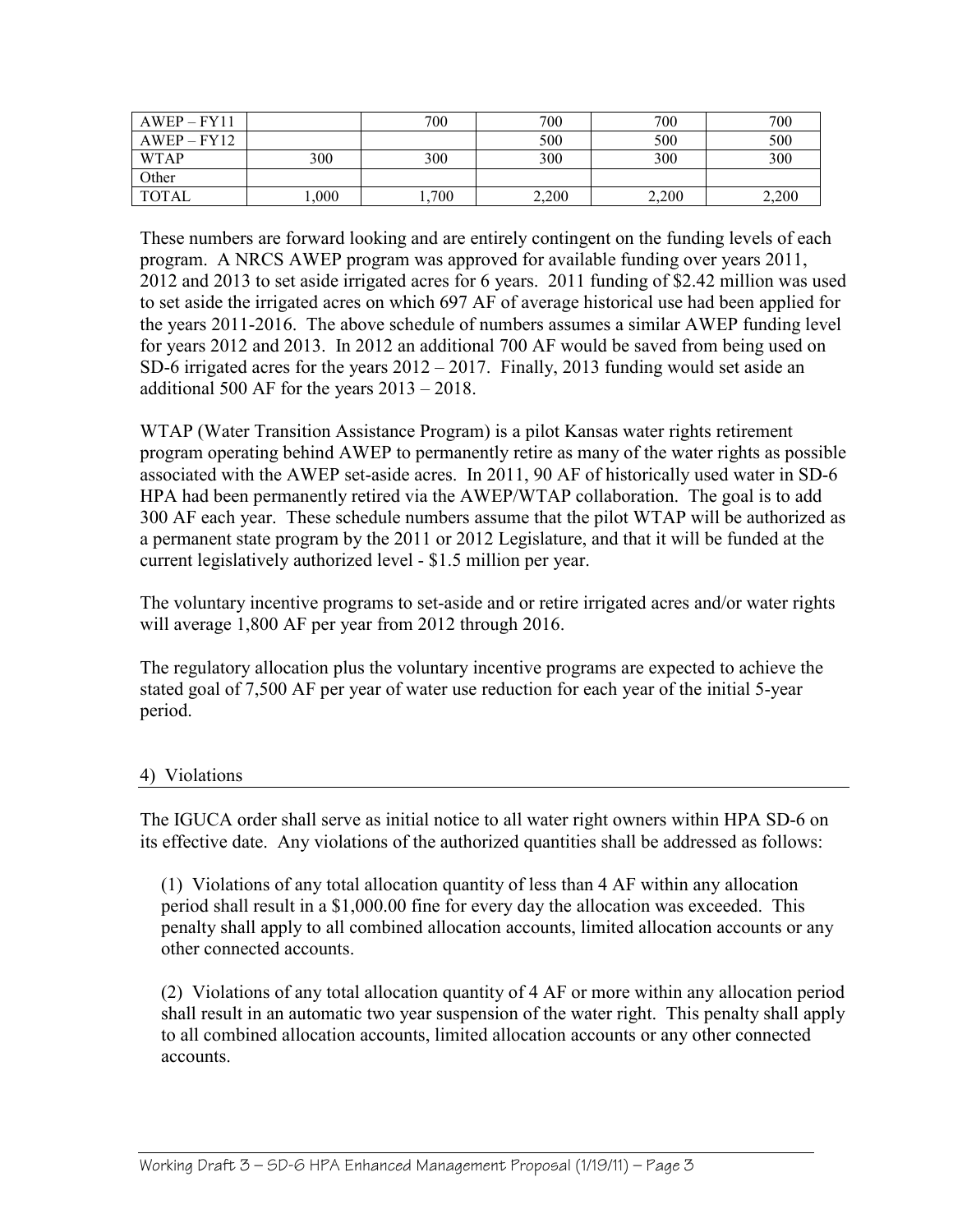(3) Violations of the annual authorized quantity of the water right shall result in a \$1,000.00 fine.

## 5) Metering

All water right owners shall be responsible for ensuring their meters are in compliance with state and local law(s). In addition to being in compliance and reporting annually the quantity of water diverted from each point of diversion, all water right owners shall at their discretion do one of the following well/meter monitoring procedures:

(a) Inspect, read and record the flowmeter at least every two weeks the well is operating. The records of this inspection procedure shall be maintained by the well owner and provided to the district upon request. Should the flowmeter reported readings be in question and the bi-weekly records not be available and provided upon request of the district, the well will be assumed to have pumped its full annual authorized quantity. Following each year's irrigation season, the person or persons responsible for this data may at their discretion transfer the recorded data to the district include in the water right file and maintain henceforth.

(b) Install a temperature logging device on the discharge pipe and set the logging frequency one reading every 24 hours or less. This complete pumping season log shall be maintained by the well owner and shall be made available to the district upon request. Should the flowmeter reported readings be in question and the pipe temperature log data not be available and provided upon request of the district, the well will be assumed to have pumped its full annual authorized quantity. Following each year's irrigation season, the person or persons responsible for this data may at their discretion transfer the recorded data to the district to include in the water right file and maintain henceforth.

Any water right owner or authorized designee who finds a flowmeter that is inoperable or inaccurate shall within 48 hours contact the district office concerning the matter and provide the following information:

(a) water right file number;

- (b) legal description of the well;
- (c) date the problem was discovered;
- (d) flowmeter model, make, registering units and serial number;
- (e) the meter reading on the date discovered;
- (f) description of the problem;

(g) what alternative method is going to be used to track the quantity of water diverted while the inoperable or inaccurate meter is being repaired/replaced; and

(h) the projected date that the meter will be repaired or replaced.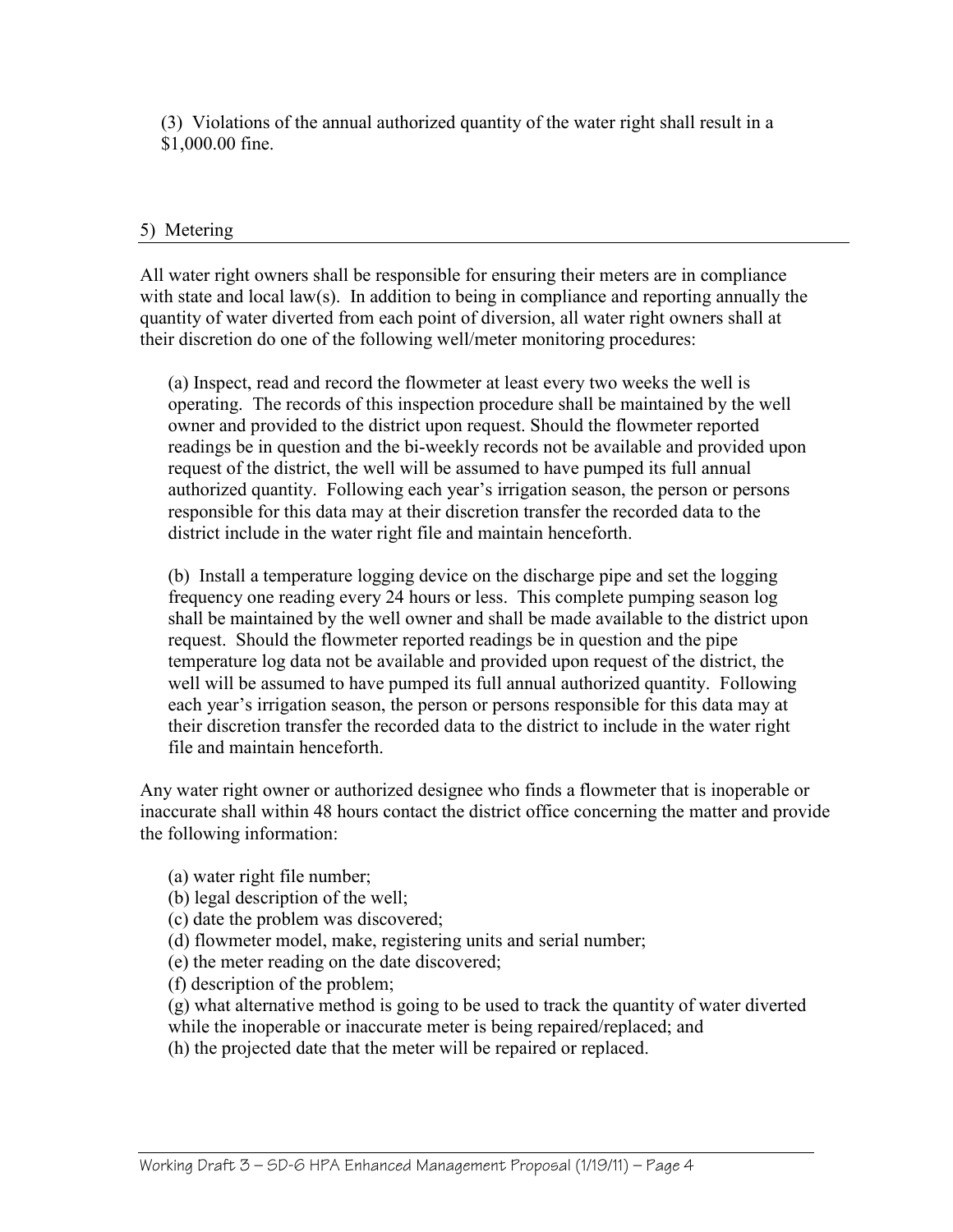Whenever an inoperable or inaccurate meter is repaired or replaced, the owner or authorized designee shall notify the district within seven days and provide the following information:

- (a) water right file number;
- (b) date the meter was replaced or repaired;

(c) if the meter was replaced, the make, model, registering units, serial number and meter reading of the new meter before it records any water use;

(d) if the meter was repaired, the date of repair and confirmation of the meter reading before it records any water use;

This metering protocol shall be a specific annual review issue and if discovered to be ineffective, specific adjustments shall be recommended to the chief engineer.

## 6) Water Table Monitoring

Increase the observation well monitoring network sufficiently to better scientifically describe the water table elevation change from year to year. Realizing that outside technical assistance will be needed, the specifics of how many wells to add will be developed as soon as practical. To the extent possible within budgets, as many of the observation wells shall be outfitted with electronic water level data recorders.

## 7) Advisory Committee

IGUCA Advisory Committee appointed by the CE consisting of no fewer than 5 HPA residents / operators – one of which shall represent non-irrigation water uses; a GMD 4 representative; and a representative of the CE. The CE representative shall serve as secretary of the committee. The Committee direction should be set to meet annually to consider at least:

- (a) water use data;
- (b) water table information;
- (c) economic data as is available;
- (d) violations issues specifically metered data;
- (e) other items deemed pertinent to the advisory committee.

The Advisory committee shall produce a report to the chief engineer after every meeting which shall provide a status for considerations (a) through (e).

In the  $4<sup>th</sup>$  year the advisory committee shall in addition to their annual update, conduct a more comprehensive IGUCA Order Review.

## 8) IGUCA Order Reviews